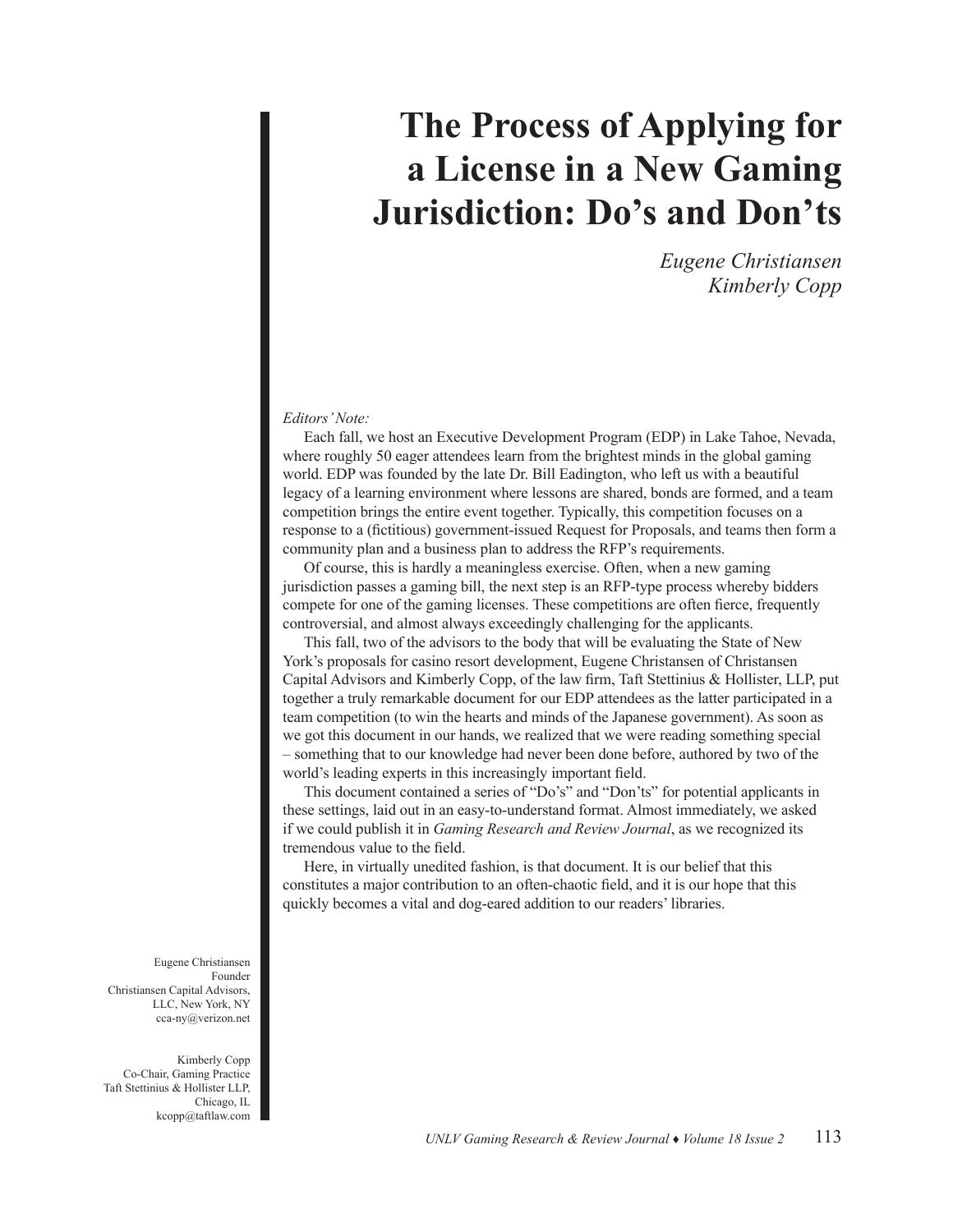When responding to government-issued Requests for Information (RFIs), Requests for Proposals (RFPs), Requests for Proposals and Qualifications (RFP/Qs), Requests for Concepts (RFCs), or Requests for Information (RFIs), there are a number of things that applicants need to do – and things that they need to not do – to develop a successful response:

| <b>DOs</b>                                                                                                                                                                                                                                                                                                                                                                                                                                                                                                                                                                                                                                                                                                                                                                                                                                                                                                                                             | <b>DON'Ts</b>                                                                                                                                                                                                                                                                                                                                                                                                                                                                                                                                                                                                                                                                                                                                                                                                                                         |
|--------------------------------------------------------------------------------------------------------------------------------------------------------------------------------------------------------------------------------------------------------------------------------------------------------------------------------------------------------------------------------------------------------------------------------------------------------------------------------------------------------------------------------------------------------------------------------------------------------------------------------------------------------------------------------------------------------------------------------------------------------------------------------------------------------------------------------------------------------------------------------------------------------------------------------------------------------|-------------------------------------------------------------------------------------------------------------------------------------------------------------------------------------------------------------------------------------------------------------------------------------------------------------------------------------------------------------------------------------------------------------------------------------------------------------------------------------------------------------------------------------------------------------------------------------------------------------------------------------------------------------------------------------------------------------------------------------------------------------------------------------------------------------------------------------------------------|
| Assemble your bid response team early.                                                                                                                                                                                                                                                                                                                                                                                                                                                                                                                                                                                                                                                                                                                                                                                                                                                                                                                 | Don't underestimate the power of first<br>impressions.                                                                                                                                                                                                                                                                                                                                                                                                                                                                                                                                                                                                                                                                                                                                                                                                |
| <b>Internal</b> – designate individual(s) with<br>responsibility for preparing the bid<br>response (or portions of the bid response<br>and overall completion of the response).<br><b>External</b> – engage necessary consultants:<br>٠<br>Attorneys – gaming experience, real<br>$\circ$<br>estate experience and familiarity<br>with the local politics, laws (zoning,<br>environmental, etc.) and the law and<br>regulations of all forms of gambling<br>in the jurisdiction including taxation<br>Market consultant – independent<br>$\circ$<br>estimate of gaming projections<br>Economic impact consultant -<br>$\circ$<br>independent estimate of the positive<br>and negative economic impacts of<br>the proposed casino (includes looking)<br>at capacity of public services and<br>infrastructure - fire, police, EMS,<br>schools, hospitals, etc.)<br>Casino consultant (if applicant is not<br>$\circ$<br>an experienced casino company) - | In a new jurisdiction, first impressions<br>are important.<br>Impressions begin with delivery of the<br>bid response. A well-organized and<br>assembled response is viewed more<br>favorably (before any word of the<br>response is read).<br>Example: In recent bid solicitation,<br>$\circ$<br>one bidder - delivered one complete<br>set of its response in a single crate,<br>clearly labeled "ABC Casino<br>Company, Set 1 of X" while<br>another bidder in the same<br>solicitation delivered a response in<br>over 20 unmarked boxes containing<br>several mis-marked or un-marked<br>binders/folders.<br>Quality of responses often varies<br>$\circ$<br>greatly.<br>If delivering multiple copies of one<br>response – consider the box or package<br>used to deliver a single set. For example,<br>if response includes five 3-ring binders |
| independent expert with experience<br>in building, opening and operating<br>casinos                                                                                                                                                                                                                                                                                                                                                                                                                                                                                                                                                                                                                                                                                                                                                                                                                                                                    | and the team must deliver 10 sets of this<br>$response - it$ is best to use one box to                                                                                                                                                                                                                                                                                                                                                                                                                                                                                                                                                                                                                                                                                                                                                                |
| Construction/Design team<br>$\circ$                                                                                                                                                                                                                                                                                                                                                                                                                                                                                                                                                                                                                                                                                                                                                                                                                                                                                                                    | deliver a single set of each response (for                                                                                                                                                                                                                                                                                                                                                                                                                                                                                                                                                                                                                                                                                                                                                                                                            |
| Environmental consultant – impacts<br>$\circ$<br>on wetlands, species, noise, etc.                                                                                                                                                                                                                                                                                                                                                                                                                                                                                                                                                                                                                                                                                                                                                                                                                                                                     | a total of 10 boxes) with each box<br>clearly labeled set 1 of 10, 2 of 10, etc.<br>If multiple boxes for a single set are.                                                                                                                                                                                                                                                                                                                                                                                                                                                                                                                                                                                                                                                                                                                           |
| Traffic engineer – egress/ingress,<br>$\circ$                                                                                                                                                                                                                                                                                                                                                                                                                                                                                                                                                                                                                                                                                                                                                                                                                                                                                                          | needed, clearly label, on the outside of                                                                                                                                                                                                                                                                                                                                                                                                                                                                                                                                                                                                                                                                                                                                                                                                              |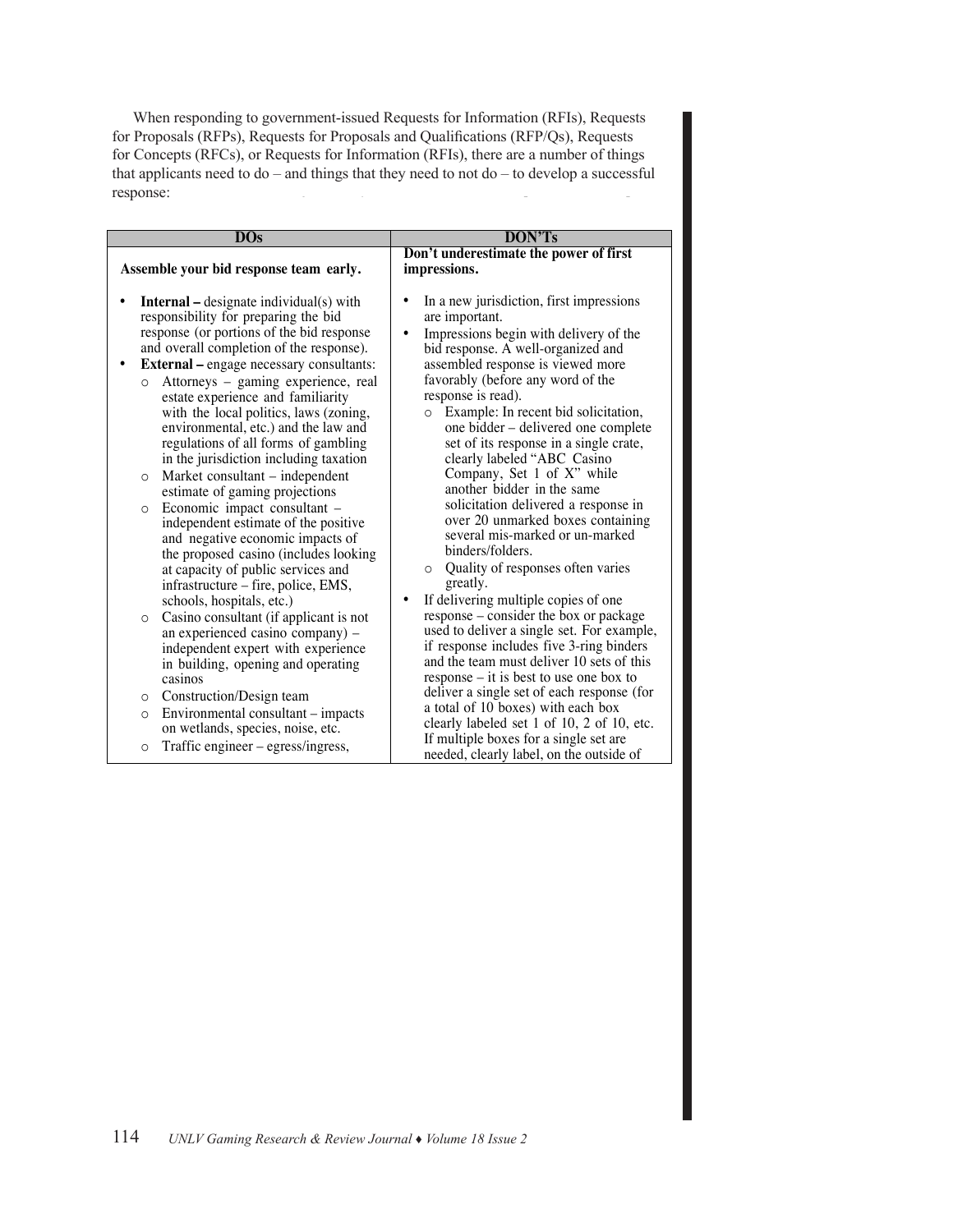| <b>DOs</b>                                                                                                                                                                                                                                                                                                                                                                                                                                                                                                                                                                                                                                                                                                                                                                                                                                                                                                                                          | DON'Ts                                                                                                                                                                                                                                                                                                                                                                                                                                                                                                                                                                                                                                                                                                                                                                                                                                                                                                                                                                                                                                                                                                                                                                                                                                                                                                                                                                                                                                        |
|-----------------------------------------------------------------------------------------------------------------------------------------------------------------------------------------------------------------------------------------------------------------------------------------------------------------------------------------------------------------------------------------------------------------------------------------------------------------------------------------------------------------------------------------------------------------------------------------------------------------------------------------------------------------------------------------------------------------------------------------------------------------------------------------------------------------------------------------------------------------------------------------------------------------------------------------------------|-----------------------------------------------------------------------------------------------------------------------------------------------------------------------------------------------------------------------------------------------------------------------------------------------------------------------------------------------------------------------------------------------------------------------------------------------------------------------------------------------------------------------------------------------------------------------------------------------------------------------------------------------------------------------------------------------------------------------------------------------------------------------------------------------------------------------------------------------------------------------------------------------------------------------------------------------------------------------------------------------------------------------------------------------------------------------------------------------------------------------------------------------------------------------------------------------------------------------------------------------------------------------------------------------------------------------------------------------------------------------------------------------------------------------------------------------|
| traffic counts, etc.<br>Water/Sewer engineer –<br>$\circ$<br>infrastructure and capacity<br>Problem gambling - independent,<br>$\circ$<br>adequately credentialed expert in<br>problem gambling prevalence and<br>amelioration<br>Examine reputation of all consultants<br>(both nationally and in the local<br>jurisdiction).<br>Has consultant had any "issues" with<br>country, state, city, county or other<br>relevant jurisdictions (e.g., failure of<br>consultant to pay taxes, consultant was<br>removed or dismissed from a project,<br>$etc.$ )?<br>٠<br>Does the consultant have a good<br>reputation for quality work? Has the<br>consultant ever been asked to refund a fee<br>due to substandard work?<br>$\bullet$<br>Does consultant have any conflicts of<br>interest?<br>Consider lead time – consultant studies<br>$\bullet$<br>(feasibility, environmental, traffic, etc.)<br>require long lead time (generally 4-6<br>weeks). | each box, its contents.<br>$\bullet$<br>If responses are provided in binders,<br>make sure each binder is labeled with the<br>company name and binder contents (i.e.,<br>ABC Casino Company, binder X of Y,<br>responding to questions X-Y). Also, each<br>page of the response should clearly state<br>the company's name (perhaps as a<br>header or footer on each page).<br>$\bullet$<br>If the response consists of reports or<br>documents prepared by different<br>consulting firms, clearly label each<br>report as to author, date and item(s) of<br>the bid solicitation for which the report is<br>intended to be responsive.<br>If delivering CDs or disk drives, make<br>sure they are clearly labeled. Also,<br>because disk drives are "small" and can<br>be misplaced, place them in a separate<br>envelope or box and clearly label the<br>envelope or box.<br>$\bullet$<br>Consider the "type" of boxes/binders to be<br>used.<br>"Typical" 3-ring binders often "break<br>O<br>open" during shipping.<br>A binder greater than 3 inches<br>$\circ$<br>becomes unwieldy and difficult to<br>work with.<br>Make sure cardboard shipping boxes<br>$\circ$<br>are strong enough for shipping the<br>proposal. In recent solicitations, boxes<br>arrived torn or disfigured and, as a<br>result, some contents of response<br>were missing or lost.<br>Consider alternatives to common<br>٠<br>cardboard boxes – plastic crates, |
|                                                                                                                                                                                                                                                                                                                                                                                                                                                                                                                                                                                                                                                                                                                                                                                                                                                                                                                                                     | suitcases, etc.                                                                                                                                                                                                                                                                                                                                                                                                                                                                                                                                                                                                                                                                                                                                                                                                                                                                                                                                                                                                                                                                                                                                                                                                                                                                                                                                                                                                                               |
| Read directions carefully and respond<br>accordingly.<br>Pay attention to delivery deadline, delivery<br>format, time period for asking questions, etc.<br>Particular items of interest include:<br>Deadline (establish timeline for<br>$\bullet$<br>completion accordingly; provide time to<br>proofread, assemble, and deliver                                                                                                                                                                                                                                                                                                                                                                                                                                                                                                                                                                                                                    | Once the bid solicitation is issued, don't<br>talk to any officials other than those<br>specifically permitted by the bid<br>solicitation.<br>Once the bid solicitation is issued, in most<br>cases, Applicants are not permitted to meet<br>with officials of the issuing jurisdiction (i.e.,<br>gaming board staff, employees, or other<br>government officials). Therefore, to obtain an                                                                                                                                                                                                                                                                                                                                                                                                                                                                                                                                                                                                                                                                                                                                                                                                                                                                                                                                                                                                                                                   |
| response).<br>Method of delivery (how do you timely<br>$\bullet$<br>deliver your bid response – a late<br>response is the quickest way to be<br>disqualified from the solicitation).<br>Permissible points of contact (second                                                                                                                                                                                                                                                                                                                                                                                                                                                                                                                                                                                                                                                                                                                       | understanding of what the jurisdiction<br>wants/desires with respect to its casino<br>expansion project, meet with appropriate<br>government officials as early as possible<br>PRIOR to the issuance of the bid solicitation.                                                                                                                                                                                                                                                                                                                                                                                                                                                                                                                                                                                                                                                                                                                                                                                                                                                                                                                                                                                                                                                                                                                                                                                                                 |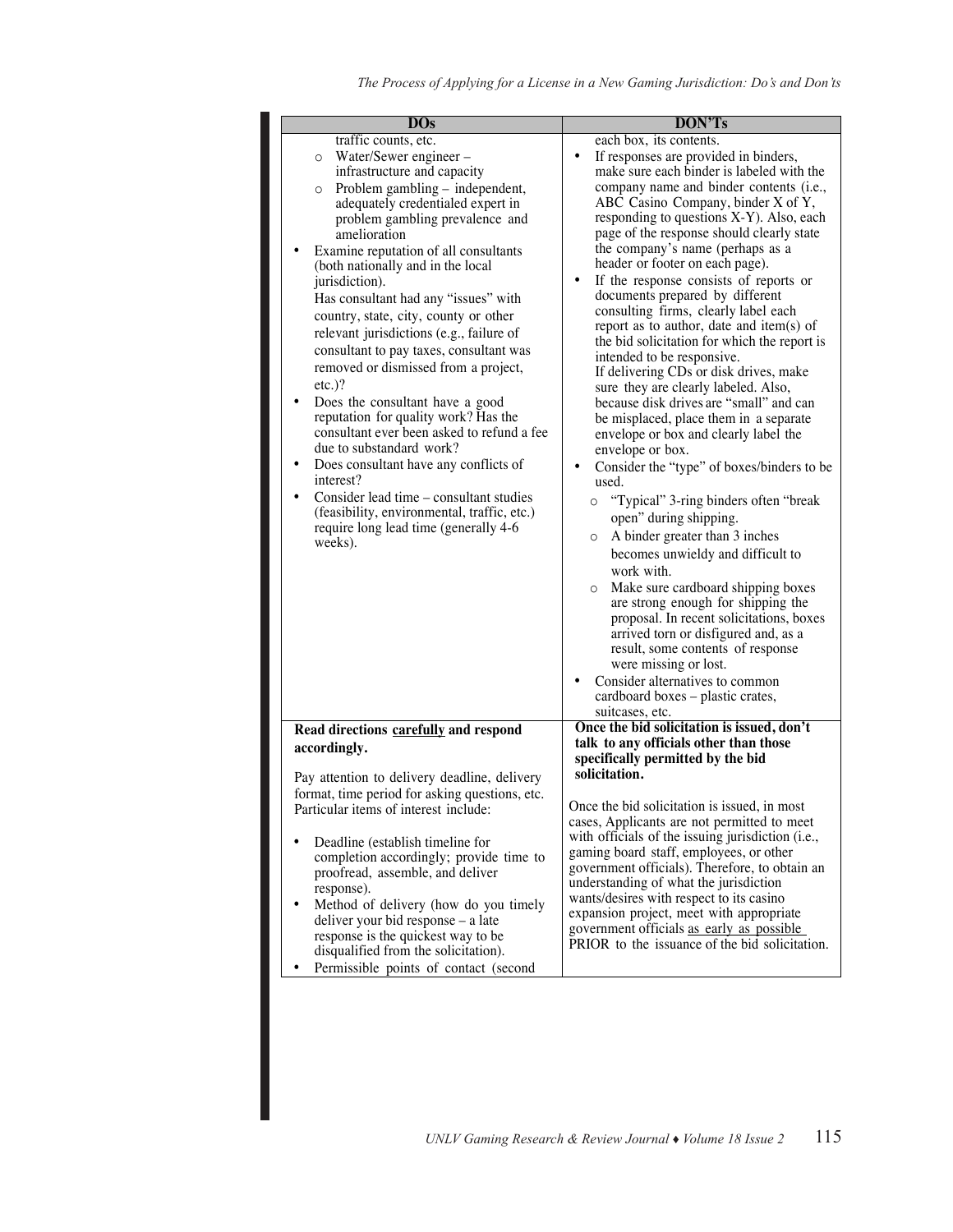| Don't over complicate the bid process.                                                                                                                                                                                                                                                                                                                          |
|-----------------------------------------------------------------------------------------------------------------------------------------------------------------------------------------------------------------------------------------------------------------------------------------------------------------------------------------------------------------|
| Answer the question asked as clearly and as<br>concisely as possible. Responses to a bid<br>question do not become "better" by making<br>them longer.<br>Edit unnecessary verbiage out of the bid<br>response.<br>Present the facts requested in the bid<br>٠<br>solicitation in a concise and clear<br>manner and instruct your consultants to<br>do the same. |
|                                                                                                                                                                                                                                                                                                                                                                 |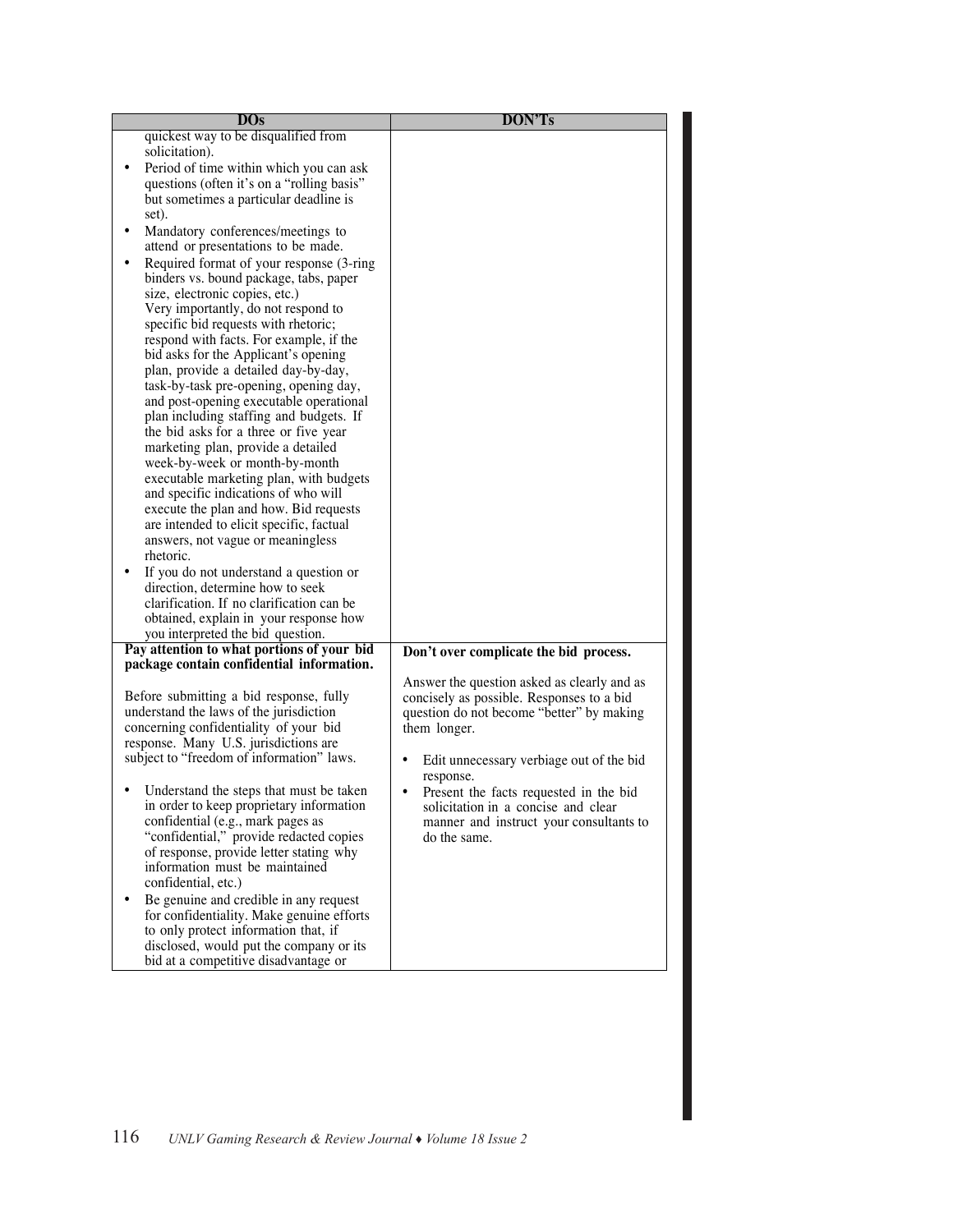| $\overline{\text{DOs}}$                                                                                                                                                                                                                                                                                                                                                                                                                                                                                                                                                                                                                                                                                                                                                                                                                                                                                                                                                                                                                                                                                                                                                                                                                                                                                                                                                                                                                                                | DON'Ts                                                                                                                                                                                                                                                                                                                                                                                                  |
|------------------------------------------------------------------------------------------------------------------------------------------------------------------------------------------------------------------------------------------------------------------------------------------------------------------------------------------------------------------------------------------------------------------------------------------------------------------------------------------------------------------------------------------------------------------------------------------------------------------------------------------------------------------------------------------------------------------------------------------------------------------------------------------------------------------------------------------------------------------------------------------------------------------------------------------------------------------------------------------------------------------------------------------------------------------------------------------------------------------------------------------------------------------------------------------------------------------------------------------------------------------------------------------------------------------------------------------------------------------------------------------------------------------------------------------------------------------------|---------------------------------------------------------------------------------------------------------------------------------------------------------------------------------------------------------------------------------------------------------------------------------------------------------------------------------------------------------------------------------------------------------|
| would disclose a trade secret or that is an<br>unwarranted invasion of personal (not<br>corporate) privacy.<br>Determine from your lender(s) and other<br>third parties (i.e., vendors) whether they<br>will permit disclosure of their names and<br>details of their involvement with the<br>Applicant and its proposal.<br>Response items to be kept confidential<br>may differ depending upon the bid<br>$process - e.g.,$ is the process a one-step<br>or two-step process? (Example:<br>Massachusetts was one of the most<br>transparent bid/license processes; this<br>may become a benchmark for new<br>jurisdictions).                                                                                                                                                                                                                                                                                                                                                                                                                                                                                                                                                                                                                                                                                                                                                                                                                                         |                                                                                                                                                                                                                                                                                                                                                                                                         |
| Understand the jurisdiction's licensing                                                                                                                                                                                                                                                                                                                                                                                                                                                                                                                                                                                                                                                                                                                                                                                                                                                                                                                                                                                                                                                                                                                                                                                                                                                                                                                                                                                                                                | Don't "gloss over" negative items.                                                                                                                                                                                                                                                                                                                                                                      |
| regime and the scope of<br>licensing/suitability requirements.<br>Who from your organization will be<br>required to be licensed?<br>Are background investigation/licensing<br>$\bullet$<br>forms to be completed as part of the<br>bid response (e.g., in Maryland and New<br>York, these must be submitted with the<br>bid response; Massachusetts did<br>suitability first; Michigan did suitability<br>afterwards)?<br>Often the issue is how far up the<br>٠<br>ownership/management chain the<br>jurisdiction will require licensure.<br>Generally, bodies can investigate any<br>owner, but focus on $5\%$ + owners and<br>those that can influence/control casino<br>operations.<br>Suitability forms (business entity<br>$\bullet$<br>disclosure forms, multi-jurisdictional<br>personal history forms, etc.) are time<br>consuming to complete. Identify persons<br>subject to suitability ASAP.<br>Licensing requirements may affect how<br>you legally structure the Applicant (most<br>often teams form a "new" entity and use<br>a holding company structure).<br>If there are any issues affecting the<br>suitability of anyone affiliated with the<br>Applicant, it is very important to find out<br>about these issues before submitting the<br>bid response. It is best to confront these<br>issues head on. If any candidate has<br>issues, resolve them quickly, probably by<br>eliminating the candidate, before the bid<br>response is submitted. | If you have had regulatory issues in the past,<br>provide more rather than less information<br>about these issues. This will establish<br>credibility and trust. Understand that not<br>everything will be "perfect." If you have an<br>issue, address it head on and describe what<br>you have done or will do to fix it. As a rule,<br>disclose everything – the cover-up is worse<br>than the crime. |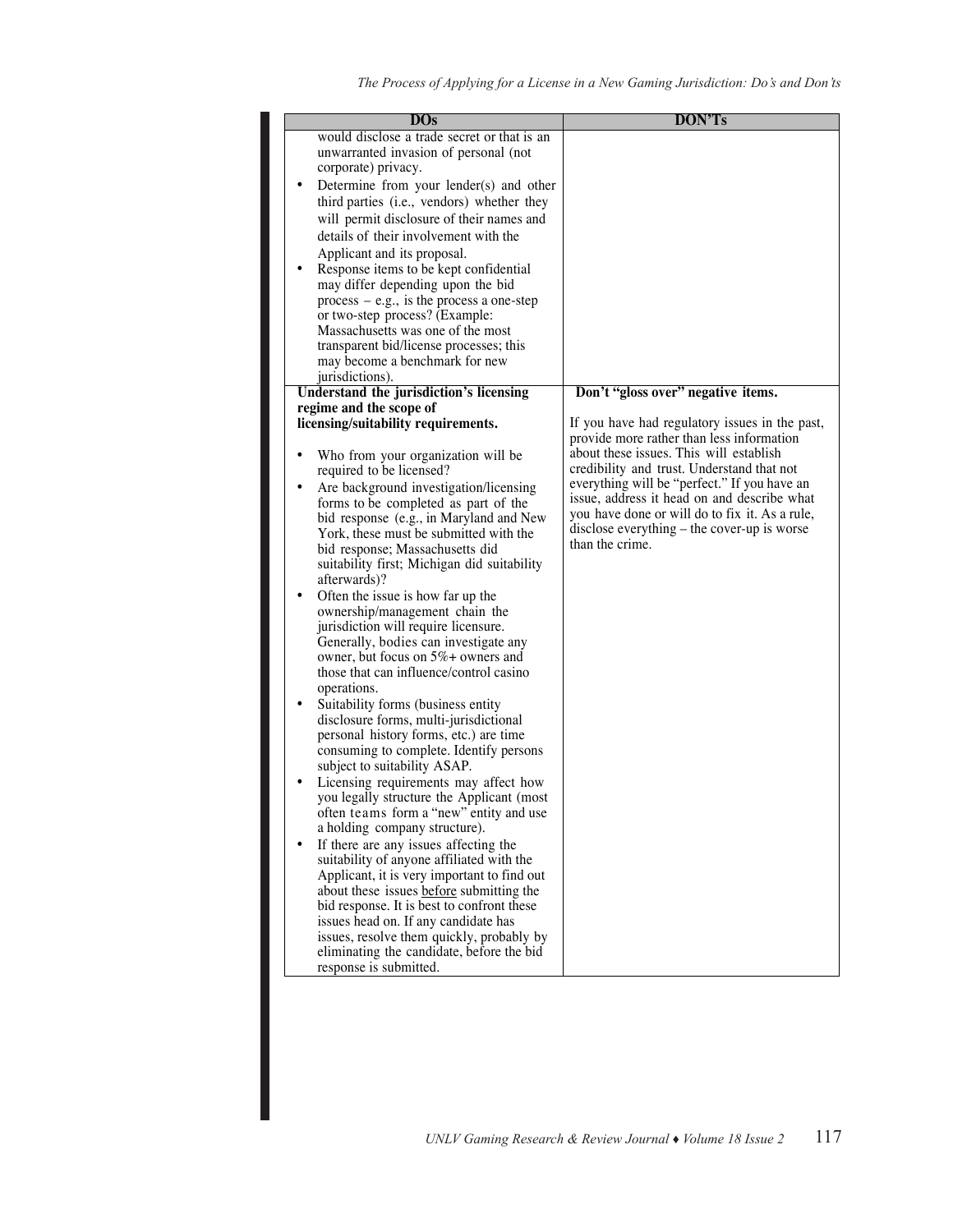| DOS                                                                                                                                                                                                                                                                                                                                                                                                                                                                                                                                                                                                                                                                                                                                                                                                                                                                                                                                                                                                                     | <b>DON'Ts</b>                                                                                                                                                                                                                                                                                                                                                                                                                                                                                                                                                                                                                                                                                                        |
|-------------------------------------------------------------------------------------------------------------------------------------------------------------------------------------------------------------------------------------------------------------------------------------------------------------------------------------------------------------------------------------------------------------------------------------------------------------------------------------------------------------------------------------------------------------------------------------------------------------------------------------------------------------------------------------------------------------------------------------------------------------------------------------------------------------------------------------------------------------------------------------------------------------------------------------------------------------------------------------------------------------------------|----------------------------------------------------------------------------------------------------------------------------------------------------------------------------------------------------------------------------------------------------------------------------------------------------------------------------------------------------------------------------------------------------------------------------------------------------------------------------------------------------------------------------------------------------------------------------------------------------------------------------------------------------------------------------------------------------------------------|
| Obtain control of the land upon which                                                                                                                                                                                                                                                                                                                                                                                                                                                                                                                                                                                                                                                                                                                                                                                                                                                                                                                                                                                   | Don't submit an application for a project                                                                                                                                                                                                                                                                                                                                                                                                                                                                                                                                                                                                                                                                            |
| your project will be located ASAP.                                                                                                                                                                                                                                                                                                                                                                                                                                                                                                                                                                                                                                                                                                                                                                                                                                                                                                                                                                                      | site that has significant "issues."                                                                                                                                                                                                                                                                                                                                                                                                                                                                                                                                                                                                                                                                                  |
| Where will project be located?<br>Review title, land use restrictions,<br>$\circ$<br>zoning, environmental matters, etc.<br>Can project, as designed, be built on the<br>proposed site?<br>Need zoning changes or variances? If<br>so, determine process ASAP and<br>begin process. Bids are improved if<br>approval is obtained prior to<br>submission of response (or, at least,<br>if process has been commenced).<br>Are there any environmental issues<br>$\circ$<br>(e.g., Milford, Massachusetts -<br>wetlands found on site required re-<br>configuration of the project)?<br>Understand permitting process and time<br>period necessary to obtain permits (e.g.,<br>MA - must have commenced MEPA<br>process; in NY, must complete SEQR<br>process). Begin application process<br>ASAP.<br>Locate project away from customary<br>casino opponents (e.g., do not locate<br>proximate to residential areas, schools,<br>day care facilities, churches, etc. and<br>determine potential mitigation of<br>impacts) | Be sure you absolutely own or control<br>٠<br>the project site.<br>$\bullet$<br>Understand and eliminate (or mitigate)<br>any zoning, environmental or community<br>issues concerning the project site.<br>$\bullet$<br>In particular, address community<br>opposition issues or find another site.<br>Do not improperly influence local<br>$\bullet$<br>communities or local governments in an<br>effort to secure zoning/community<br>approval.<br>$\bullet$<br>Do not make improper or illegal<br>financial contributions to officials, local<br>or otherwise.<br>Do not hire "consultants" who are<br>$\bullet$<br>"friends" of officials, local or otherwise.                                                   |
| Secure committed financing for the                                                                                                                                                                                                                                                                                                                                                                                                                                                                                                                                                                                                                                                                                                                                                                                                                                                                                                                                                                                      | Don't over-leverage your project.                                                                                                                                                                                                                                                                                                                                                                                                                                                                                                                                                                                                                                                                                    |
| project and provide evidence of such                                                                                                                                                                                                                                                                                                                                                                                                                                                                                                                                                                                                                                                                                                                                                                                                                                                                                                                                                                                    |                                                                                                                                                                                                                                                                                                                                                                                                                                                                                                                                                                                                                                                                                                                      |
| commitment.<br>A significant concern of the jurisdiction<br>is Applicant's ability to build, open and<br>maintain what it proposed. Provide in bid<br>response evidence of sufficient, available<br>funding.<br>Equity – The quality of equity<br>O<br>matters. Sufficient cash on hand to<br>build and open the casino proposed<br>is better than commitment letters or<br>promises of other kinds. If financing<br>includes commitment letters, the<br>commitment letters should be from<br>credible issuers, should include<br>minimal "fine print" qualifications,<br>and clearly state in simple language<br>the commitment being made. If not<br>"committed," provide evidence of<br>likelihood to raise equity. Bid is                                                                                                                                                                                                                                                                                           | Provide a reasonably leveraged capital<br>structure. Particularly in the U.S., there is<br>enough recent experience with casino<br>bankruptcies, restructurings, and closures to<br>make highly leveraged capital structures<br>suspect.<br>Reasonable leverage ratio $4x - 5.5x$ .<br>Even if not requested to do so in the bid<br>$\bullet$<br>solicitation, consider providing a<br>sensitivity analysis (a sort of "stress test")<br>in the form of 10-year financial<br>projections that allows the persons<br>evaluating the bid response to assess the<br>proposed casino's financial stability under<br>worst-case conditions, "worst case" being<br>the worst observed experience in the last<br>ten years. |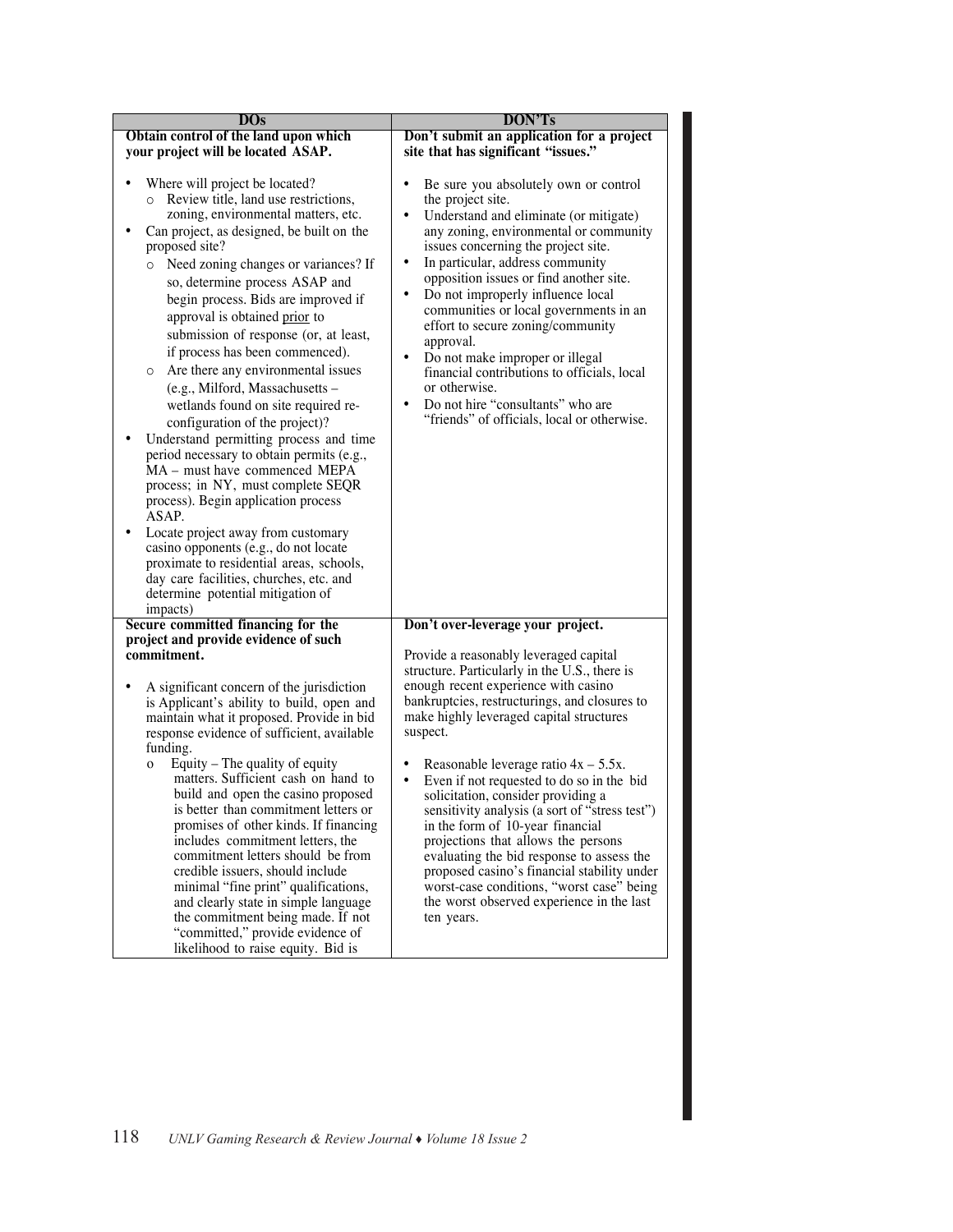| $\overline{\text{DO}}$ s                                                                                                                                                                                                                                                                                                                                                                                                                                                                                                                                                                                                                                                                                                                                                                                                                                                                                                                                                                                                                                                                                                                                                                                                                                                                                                                               | <b>DON'Ts</b>                                                                                                                                                                                                                                                                                                                                                                                                                                                                                                                                                                                                                                                                                                                                                                                                                                                                                                                                      |
|--------------------------------------------------------------------------------------------------------------------------------------------------------------------------------------------------------------------------------------------------------------------------------------------------------------------------------------------------------------------------------------------------------------------------------------------------------------------------------------------------------------------------------------------------------------------------------------------------------------------------------------------------------------------------------------------------------------------------------------------------------------------------------------------------------------------------------------------------------------------------------------------------------------------------------------------------------------------------------------------------------------------------------------------------------------------------------------------------------------------------------------------------------------------------------------------------------------------------------------------------------------------------------------------------------------------------------------------------------|----------------------------------------------------------------------------------------------------------------------------------------------------------------------------------------------------------------------------------------------------------------------------------------------------------------------------------------------------------------------------------------------------------------------------------------------------------------------------------------------------------------------------------------------------------------------------------------------------------------------------------------------------------------------------------------------------------------------------------------------------------------------------------------------------------------------------------------------------------------------------------------------------------------------------------------------------|
| improved with cash on hand or fully<br>"committed" equity.<br>o Debt – provide commitment letters.<br>If not "committed" provide other<br>evidence such as highly confident<br>letters or advisory letters. Again, bid<br>is improved by more "committed"<br>debt.<br>Describe your "plan" for dealing with<br>future cash shortfalls ( <i>i.e.</i> , construction<br>overruns).<br>Consider ownership by "locals." This is a<br>hot button issue in some jurisdictions<br>(e.g., City of Detroit – local, minority<br>ownership and participation; $IL - with the$<br>$10th$ license, local/minority ownership<br>required by statute).<br>Prepare realistic market projections.<br>Engage a qualified independent advisor to<br>prepare gaming/market projections.                                                                                                                                                                                                                                                                                                                                                                                                                                                                                                                                                                                   | Do not submit clearly one-sided or<br>biased market studies.<br>Market studies should not be based on<br>٠<br>unrealistic scenarios (e.g., ten-year                                                                                                                                                                                                                                                                                                                                                                                                                                                                                                                                                                                                                                                                                                                                                                                                |
| Because most bids ask for projections<br>over a period of time (5 to 10 years), be<br>sure the advisor takes into account<br>various competitive scenarios:<br>Current competitive landscape<br>O<br>Potential/likely future landscape (in<br>$\circ$<br>New York, for instance: potential for<br>casino in Northern New Jersey/NYC)<br>Credibility is lent to the project if<br>Applicant fully "accepts" the projections<br>of its advisor (that is, the Applicant, in<br>the financial projections included in its<br>bid response, uses the advisor's GGR<br>projections as the basis for its financial<br>projections).<br>If pro forma financial statements are.<br>NOT based on the projected GGR<br>determined by the advisor, Applicant<br>should CLEARLY explain why it<br>believes it will perform better (or worse)<br>than the advisor's GGR projections.<br>This is a long lead item; 4-6 weeks. Often<br>the issue is that the casino<br>program/design is not fully developed<br>when the advisor is engaged so what the<br>advisor <i>assumes</i> to be the project and the<br>actual project are <i>close</i> but not exactly<br>the same as the project that is ultimately<br>proposed.<br>Instruct the advisor to include in his/her<br>$\bullet$<br>report, a clear/concise list of all<br>assumptions used in developing the GGR | projections showing steady uninterrupted<br>percentage increases in GGR).<br>$\bullet$<br>Market studies should consider likely<br>or publicly debated future changes in<br>market economics (additional casinos in<br>any jurisdiction that would impact the<br>casino you propose to build or other<br>changes in supply).<br>Market studies should be clear and<br>concise.<br>Assumptions should be clearly defined.<br>0<br>"Longer" is not "better" - do not pad<br>$\circ$<br>the studies with irrelevant material.<br>In creating financial pro formas, include<br>realistic capital expenditure projects.<br>Successful casinos are heavily "used"<br>facilities and consumer expectations for<br>casino experiences continually change. Casinos<br>need periodic capital refreshment if they are<br>not to become shabby and obsolete. Don't<br>forget to make provision for refreshment<br>capital expenditures in financial proformas. |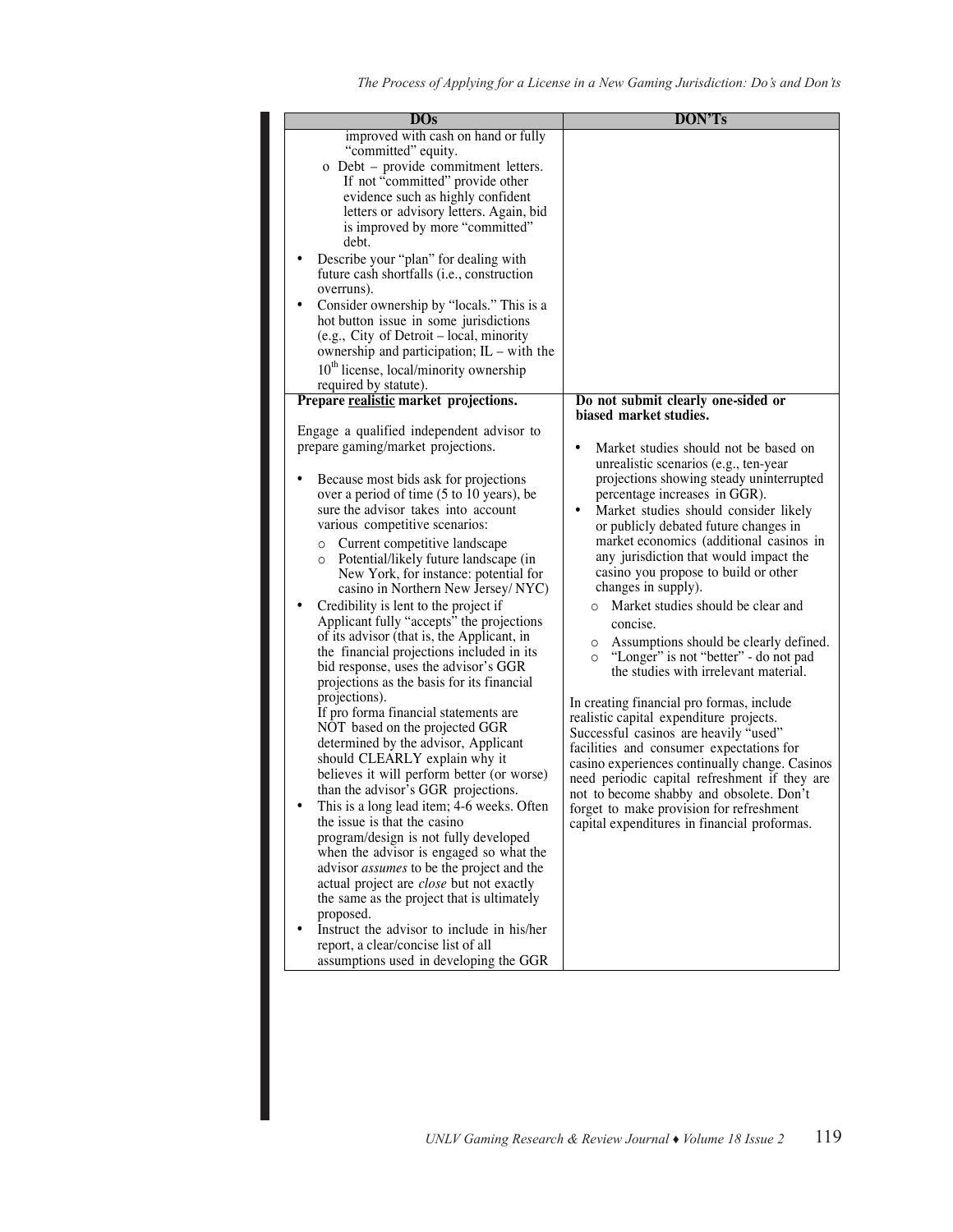| projections (assumptions should include a<br>statement as to whether the advisor<br>assumed Applicant would have access<br>to an established player database).<br>$\bullet$<br>Also, the advisor's report should include<br>a discussion of whether the project will<br>cannibalize other casinos in the<br>jurisdiction (if this is an issue) and, if so,<br>to what extent. (This is important to the<br>jurisdiction as it is interested in "new"<br>GGR, taxes, etc.).<br>If Applicant is not an established gaming<br>$\bullet$<br>company, engage a qualified third party<br>to serve as the casino manager. Preferable<br>to select a management company that has<br>an established player database and loyalty<br>program.<br>Study the existing infrastructure (roads,<br>Don't neglect the legal environment of the<br>sewers, water supply, etc.) available to<br>jurisdiction in which you propose to build<br>your project site and describe the need<br>a casino.<br>for new or improved infrastructure.<br>Very importantly, understand the |
|------------------------------------------------------------------------------------------------------------------------------------------------------------------------------------------------------------------------------------------------------------------------------------------------------------------------------------------------------------------------------------------------------------------------------------------------------------------------------------------------------------------------------------------------------------------------------------------------------------------------------------------------------------------------------------------------------------------------------------------------------------------------------------------------------------------------------------------------------------------------------------------------------------------------------------------------------------------------------------------------------------------------------------------------------------|
|                                                                                                                                                                                                                                                                                                                                                                                                                                                                                                                                                                                                                                                                                                                                                                                                                                                                                                                                                                                                                                                            |
|                                                                                                                                                                                                                                                                                                                                                                                                                                                                                                                                                                                                                                                                                                                                                                                                                                                                                                                                                                                                                                                            |
|                                                                                                                                                                                                                                                                                                                                                                                                                                                                                                                                                                                                                                                                                                                                                                                                                                                                                                                                                                                                                                                            |
|                                                                                                                                                                                                                                                                                                                                                                                                                                                                                                                                                                                                                                                                                                                                                                                                                                                                                                                                                                                                                                                            |
|                                                                                                                                                                                                                                                                                                                                                                                                                                                                                                                                                                                                                                                                                                                                                                                                                                                                                                                                                                                                                                                            |
|                                                                                                                                                                                                                                                                                                                                                                                                                                                                                                                                                                                                                                                                                                                                                                                                                                                                                                                                                                                                                                                            |
|                                                                                                                                                                                                                                                                                                                                                                                                                                                                                                                                                                                                                                                                                                                                                                                                                                                                                                                                                                                                                                                            |
|                                                                                                                                                                                                                                                                                                                                                                                                                                                                                                                                                                                                                                                                                                                                                                                                                                                                                                                                                                                                                                                            |
|                                                                                                                                                                                                                                                                                                                                                                                                                                                                                                                                                                                                                                                                                                                                                                                                                                                                                                                                                                                                                                                            |
|                                                                                                                                                                                                                                                                                                                                                                                                                                                                                                                                                                                                                                                                                                                                                                                                                                                                                                                                                                                                                                                            |
|                                                                                                                                                                                                                                                                                                                                                                                                                                                                                                                                                                                                                                                                                                                                                                                                                                                                                                                                                                                                                                                            |
|                                                                                                                                                                                                                                                                                                                                                                                                                                                                                                                                                                                                                                                                                                                                                                                                                                                                                                                                                                                                                                                            |
|                                                                                                                                                                                                                                                                                                                                                                                                                                                                                                                                                                                                                                                                                                                                                                                                                                                                                                                                                                                                                                                            |
|                                                                                                                                                                                                                                                                                                                                                                                                                                                                                                                                                                                                                                                                                                                                                                                                                                                                                                                                                                                                                                                            |
|                                                                                                                                                                                                                                                                                                                                                                                                                                                                                                                                                                                                                                                                                                                                                                                                                                                                                                                                                                                                                                                            |
|                                                                                                                                                                                                                                                                                                                                                                                                                                                                                                                                                                                                                                                                                                                                                                                                                                                                                                                                                                                                                                                            |
|                                                                                                                                                                                                                                                                                                                                                                                                                                                                                                                                                                                                                                                                                                                                                                                                                                                                                                                                                                                                                                                            |
|                                                                                                                                                                                                                                                                                                                                                                                                                                                                                                                                                                                                                                                                                                                                                                                                                                                                                                                                                                                                                                                            |
|                                                                                                                                                                                                                                                                                                                                                                                                                                                                                                                                                                                                                                                                                                                                                                                                                                                                                                                                                                                                                                                            |
|                                                                                                                                                                                                                                                                                                                                                                                                                                                                                                                                                                                                                                                                                                                                                                                                                                                                                                                                                                                                                                                            |
|                                                                                                                                                                                                                                                                                                                                                                                                                                                                                                                                                                                                                                                                                                                                                                                                                                                                                                                                                                                                                                                            |
|                                                                                                                                                                                                                                                                                                                                                                                                                                                                                                                                                                                                                                                                                                                                                                                                                                                                                                                                                                                                                                                            |
| Can the project site be readily<br>gambling law and regulation of each form                                                                                                                                                                                                                                                                                                                                                                                                                                                                                                                                                                                                                                                                                                                                                                                                                                                                                                                                                                                |
| accessed? What roadway<br>of gambling permitted in the jurisdiction                                                                                                                                                                                                                                                                                                                                                                                                                                                                                                                                                                                                                                                                                                                                                                                                                                                                                                                                                                                        |
| improvements are necessary for<br>(i.e., lotteries, pari-mutuel betting,<br>efficient ingress/egress (e.g., in MA                                                                                                                                                                                                                                                                                                                                                                                                                                                                                                                                                                                                                                                                                                                                                                                                                                                                                                                                          |
| gambling on Internet platforms, charitable<br>and NY –an Applicant proposed                                                                                                                                                                                                                                                                                                                                                                                                                                                                                                                                                                                                                                                                                                                                                                                                                                                                                                                                                                                |
| gaming, and so forth), the tax regime<br>construction of a new highway                                                                                                                                                                                                                                                                                                                                                                                                                                                                                                                                                                                                                                                                                                                                                                                                                                                                                                                                                                                     |
| applied to each form of gambling, and the<br>interchange)?                                                                                                                                                                                                                                                                                                                                                                                                                                                                                                                                                                                                                                                                                                                                                                                                                                                                                                                                                                                                 |
| government revenues each form of<br>o Bid can be improved if cost                                                                                                                                                                                                                                                                                                                                                                                                                                                                                                                                                                                                                                                                                                                                                                                                                                                                                                                                                                                          |
| of improvements can be<br>gambling generates. If this is not done                                                                                                                                                                                                                                                                                                                                                                                                                                                                                                                                                                                                                                                                                                                                                                                                                                                                                                                                                                                          |
| "confirmed" with<br>your application cannot accurately state                                                                                                                                                                                                                                                                                                                                                                                                                                                                                                                                                                                                                                                                                                                                                                                                                                                                                                                                                                                               |
| appropriate<br>the impact the proposed casino will have                                                                                                                                                                                                                                                                                                                                                                                                                                                                                                                                                                                                                                                                                                                                                                                                                                                                                                                                                                                                    |
| federal/state/local<br>on the licensing jurisdiction's existing                                                                                                                                                                                                                                                                                                                                                                                                                                                                                                                                                                                                                                                                                                                                                                                                                                                                                                                                                                                            |
| departments responsible for                                                                                                                                                                                                                                                                                                                                                                                                                                                                                                                                                                                                                                                                                                                                                                                                                                                                                                                                                                                                                                |
| gambling revenue.<br>the infrastructure<br>٠                                                                                                                                                                                                                                                                                                                                                                                                                                                                                                                                                                                                                                                                                                                                                                                                                                                                                                                                                                                                               |
| The bid solicitation will likely ask for<br>improvement – Federal<br>independent estimates of the <i>positive</i>                                                                                                                                                                                                                                                                                                                                                                                                                                                                                                                                                                                                                                                                                                                                                                                                                                                                                                                                          |
| Highway Administration,<br>contribution of an Applicant's proposed                                                                                                                                                                                                                                                                                                                                                                                                                                                                                                                                                                                                                                                                                                                                                                                                                                                                                                                                                                                         |
| Department of<br>casino to government finances; it will                                                                                                                                                                                                                                                                                                                                                                                                                                                                                                                                                                                                                                                                                                                                                                                                                                                                                                                                                                                                    |
| Transportation, etc.).<br>also likely ask for independent                                                                                                                                                                                                                                                                                                                                                                                                                                                                                                                                                                                                                                                                                                                                                                                                                                                                                                                                                                                                  |
| What approvals are needed for<br>estimates of the <i>negative</i> impact of an                                                                                                                                                                                                                                                                                                                                                                                                                                                                                                                                                                                                                                                                                                                                                                                                                                                                                                                                                                             |
| construction of infrastructure<br>Applicant's proposed casino to                                                                                                                                                                                                                                                                                                                                                                                                                                                                                                                                                                                                                                                                                                                                                                                                                                                                                                                                                                                           |
| improvements? What is the lead time for<br>government finances including the                                                                                                                                                                                                                                                                                                                                                                                                                                                                                                                                                                                                                                                                                                                                                                                                                                                                                                                                                                               |
| approvals? How long does it take to<br>adverse impact on tax receipts generated                                                                                                                                                                                                                                                                                                                                                                                                                                                                                                                                                                                                                                                                                                                                                                                                                                                                                                                                                                            |
| construct improvements (e.g., can a<br>from other forms of gambling in the                                                                                                                                                                                                                                                                                                                                                                                                                                                                                                                                                                                                                                                                                                                                                                                                                                                                                                                                                                                 |
| public-private partnership be established<br>jurisdiction. Do not allow independent                                                                                                                                                                                                                                                                                                                                                                                                                                                                                                                                                                                                                                                                                                                                                                                                                                                                                                                                                                        |
| to expedite construction)? Meet with as<br>consultants providing such estimates to                                                                                                                                                                                                                                                                                                                                                                                                                                                                                                                                                                                                                                                                                                                                                                                                                                                                                                                                                                         |
| many necessary agencies prior to<br>"gloss over" or minimize the proposed                                                                                                                                                                                                                                                                                                                                                                                                                                                                                                                                                                                                                                                                                                                                                                                                                                                                                                                                                                                  |
| submitting bid response as possible (if<br>casino's negative impacts on existing                                                                                                                                                                                                                                                                                                                                                                                                                                                                                                                                                                                                                                                                                                                                                                                                                                                                                                                                                                           |
| permitted). The jurisdiction is interested<br>gambling tax receipts.                                                                                                                                                                                                                                                                                                                                                                                                                                                                                                                                                                                                                                                                                                                                                                                                                                                                                                                                                                                       |
| in a "quick" permitting and construction                                                                                                                                                                                                                                                                                                                                                                                                                                                                                                                                                                                                                                                                                                                                                                                                                                                                                                                                                                                                                   |
| process.                                                                                                                                                                                                                                                                                                                                                                                                                                                                                                                                                                                                                                                                                                                                                                                                                                                                                                                                                                                                                                                   |
| Note that siting a casino in a densely<br>$\bullet$                                                                                                                                                                                                                                                                                                                                                                                                                                                                                                                                                                                                                                                                                                                                                                                                                                                                                                                                                                                                        |
| populated urban area may raise heightened                                                                                                                                                                                                                                                                                                                                                                                                                                                                                                                                                                                                                                                                                                                                                                                                                                                                                                                                                                                                                  |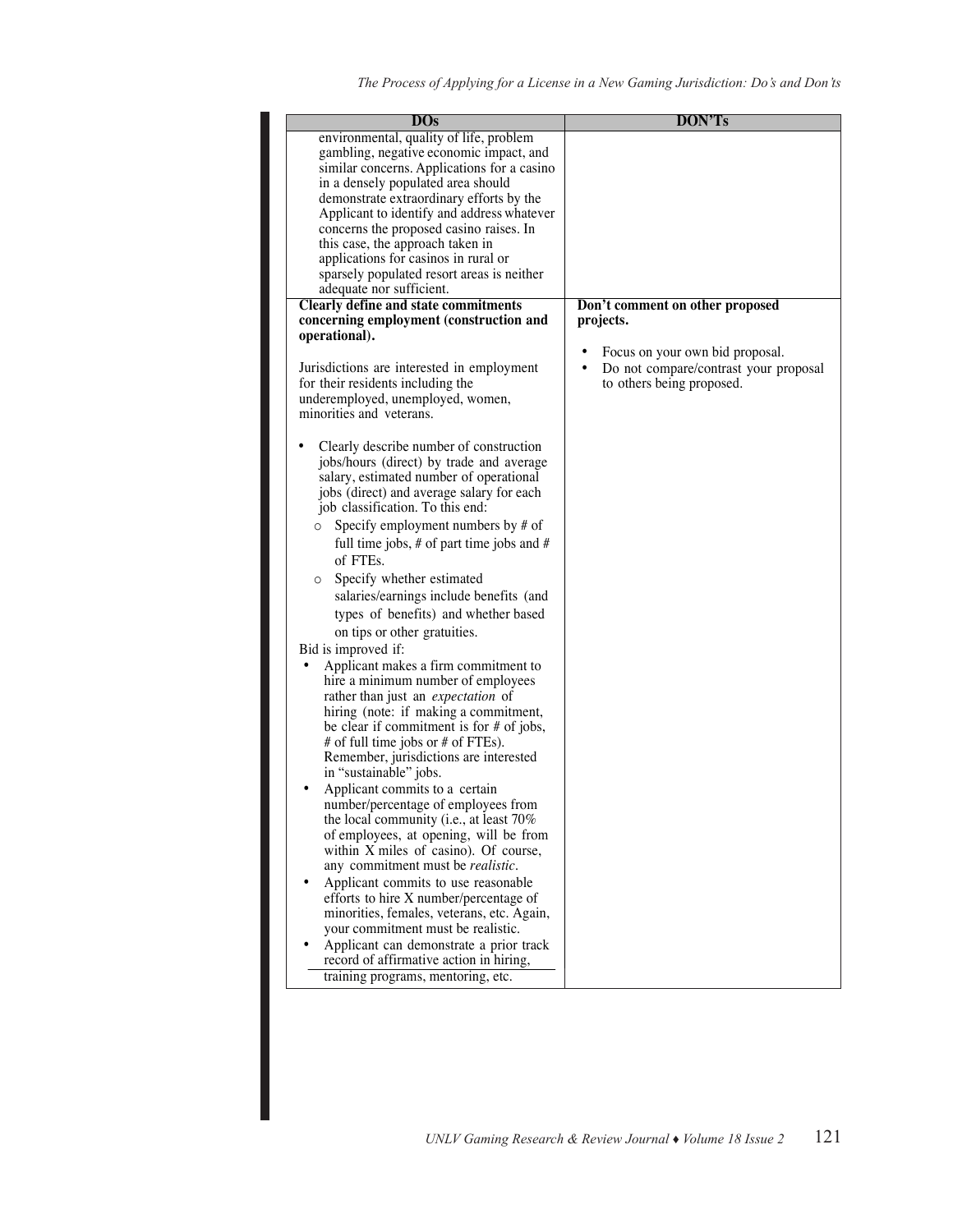| $\overline{\text{DOs}}$                                                                                                                                                                                                                                                                                                                                                                                                                                                                                                                                                                                                                                                                                                                                                                                                                              | <b>DON'Ts</b>                                                                                                                                                                                                                                         |
|------------------------------------------------------------------------------------------------------------------------------------------------------------------------------------------------------------------------------------------------------------------------------------------------------------------------------------------------------------------------------------------------------------------------------------------------------------------------------------------------------------------------------------------------------------------------------------------------------------------------------------------------------------------------------------------------------------------------------------------------------------------------------------------------------------------------------------------------------|-------------------------------------------------------------------------------------------------------------------------------------------------------------------------------------------------------------------------------------------------------|
| Obtain local support for the project. To                                                                                                                                                                                                                                                                                                                                                                                                                                                                                                                                                                                                                                                                                                                                                                                                             | Don't attempt to improperly influence                                                                                                                                                                                                                 |
| assist in this process, conduct a study of                                                                                                                                                                                                                                                                                                                                                                                                                                                                                                                                                                                                                                                                                                                                                                                                           | local government in an effort to obtain                                                                                                                                                                                                               |
| the projected impacts of the casino on the                                                                                                                                                                                                                                                                                                                                                                                                                                                                                                                                                                                                                                                                                                                                                                                                           | support or approvals.                                                                                                                                                                                                                                 |
| local community (e.g., impact on police,                                                                                                                                                                                                                                                                                                                                                                                                                                                                                                                                                                                                                                                                                                                                                                                                             |                                                                                                                                                                                                                                                       |
| fire, EMS, schools, governmental services,                                                                                                                                                                                                                                                                                                                                                                                                                                                                                                                                                                                                                                                                                                                                                                                                           | Do not do anything in respect of securing                                                                                                                                                                                                             |
|                                                                                                                                                                                                                                                                                                                                                                                                                                                                                                                                                                                                                                                                                                                                                                                                                                                      |                                                                                                                                                                                                                                                       |
| etc.) and specify plans for mitigation of<br>adverse impacts.<br>Provide clear evidence of local support –<br>resolution from the local governmental<br>body, letters of support from public<br>officials, chambers of commerce,<br>tourism boards, school districts,<br>police/fire departments, business<br>organizations, labor unions, trade<br>councils, vendors, etc.<br>Some jurisdictions require passage of<br>O<br>voter referendum (e.g., MA).<br>Bid can be improved if entered into a host<br>community agreement with host<br>jurisdiction (this was required in MA and<br>MI; not required but seems to have been<br>done by many Applicants in NY).<br>Bid can be improved if Applicant<br>commits to purchasing a set percentage<br>or dollar amount of goods and services<br>from local, regional or jurisdictional<br>businesses. | local support for your application that<br>would not look good on the evening<br>television news. Do not try to buy local<br>approval with promises of any kind if<br>there is vocal and visible local<br>opposition. If there is, find another site. |
| Bid can be improved if Applicant enters<br>into project labor agreements (this is<br>required in some jurisdictions - MA,<br>$NY)$ .<br>With respect to local impacts, engage<br>consultant to study impact of the casino on                                                                                                                                                                                                                                                                                                                                                                                                                                                                                                                                                                                                                         |                                                                                                                                                                                                                                                       |
| the following:                                                                                                                                                                                                                                                                                                                                                                                                                                                                                                                                                                                                                                                                                                                                                                                                                                       |                                                                                                                                                                                                                                                       |
| Police, fire, and emergency services<br>٠<br>Local businesses (e.g., restaurants – fear<br>٠<br>is casino will "wipe out" local<br>restaurants)                                                                                                                                                                                                                                                                                                                                                                                                                                                                                                                                                                                                                                                                                                      |                                                                                                                                                                                                                                                       |
| Water supply/sewer capacity (significant<br>issue in MA)<br>Schools                                                                                                                                                                                                                                                                                                                                                                                                                                                                                                                                                                                                                                                                                                                                                                                  |                                                                                                                                                                                                                                                       |
| Housing (significant issue in most<br>jurisdictions)<br>Public health (problem gambling)                                                                                                                                                                                                                                                                                                                                                                                                                                                                                                                                                                                                                                                                                                                                                             |                                                                                                                                                                                                                                                       |
| Once the impacts are identified, Applicant<br>should seek mitigation measures and<br>document such mitigation in a host<br>community agreement that will assist<br>Applicant in garnering local support.                                                                                                                                                                                                                                                                                                                                                                                                                                                                                                                                                                                                                                             |                                                                                                                                                                                                                                                       |
| Also, consider studying impacts on nearby or<br>surrounding communities and agreements with<br>these communities.                                                                                                                                                                                                                                                                                                                                                                                                                                                                                                                                                                                                                                                                                                                                    |                                                                                                                                                                                                                                                       |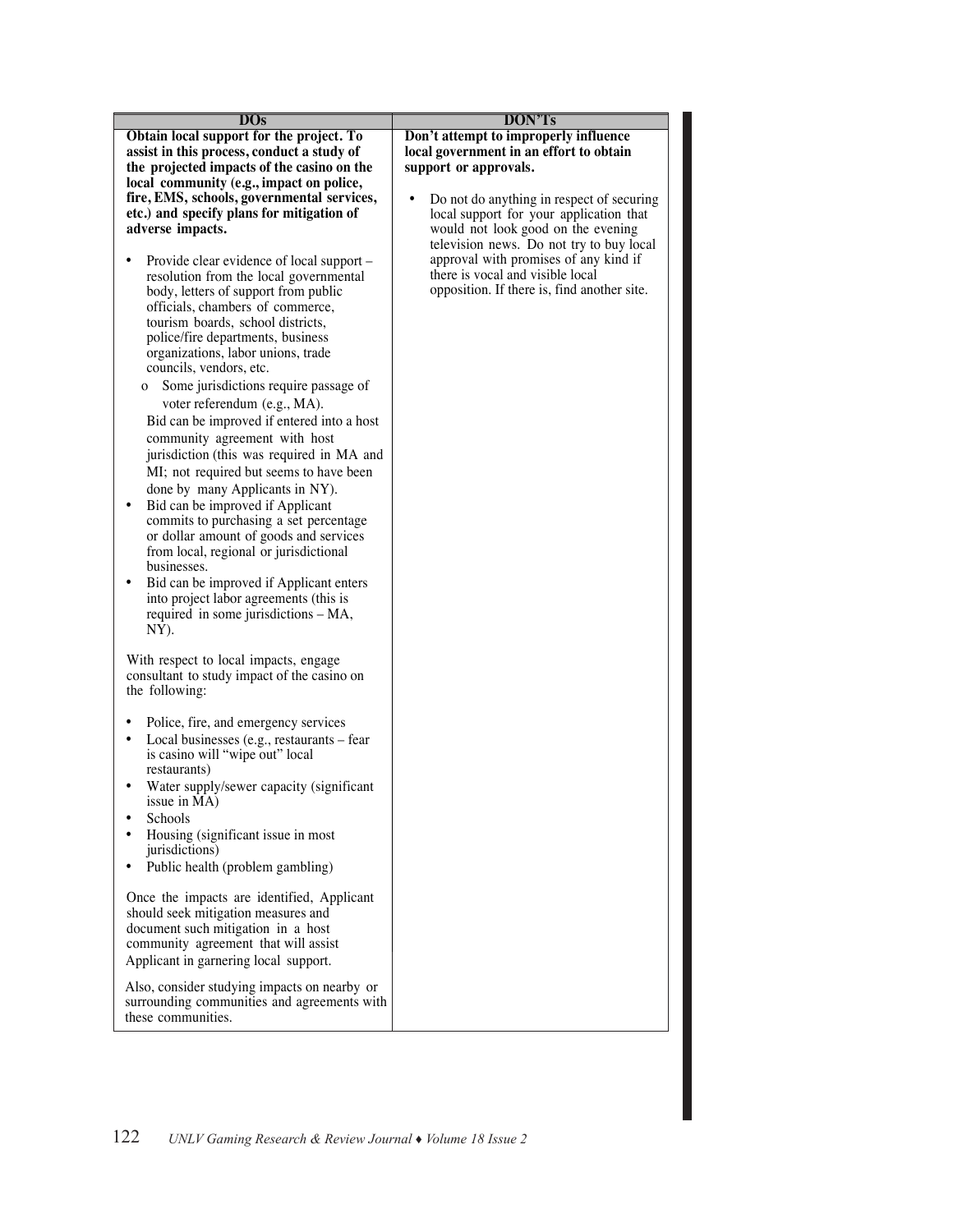| DOs                                                                                                                                                                                                                                                                                                                                                                                                                                                                                                                                                                                                                                                                                                                                                                                                                                                                                                                                                                                                                                                                             | DON'Ts                                                                                                                                                                                                                                                                                                                                                                                                                                                                                                                                 |
|---------------------------------------------------------------------------------------------------------------------------------------------------------------------------------------------------------------------------------------------------------------------------------------------------------------------------------------------------------------------------------------------------------------------------------------------------------------------------------------------------------------------------------------------------------------------------------------------------------------------------------------------------------------------------------------------------------------------------------------------------------------------------------------------------------------------------------------------------------------------------------------------------------------------------------------------------------------------------------------------------------------------------------------------------------------------------------|----------------------------------------------------------------------------------------------------------------------------------------------------------------------------------------------------------------------------------------------------------------------------------------------------------------------------------------------------------------------------------------------------------------------------------------------------------------------------------------------------------------------------------------|
|                                                                                                                                                                                                                                                                                                                                                                                                                                                                                                                                                                                                                                                                                                                                                                                                                                                                                                                                                                                                                                                                                 |                                                                                                                                                                                                                                                                                                                                                                                                                                                                                                                                        |
| <b>Be</b> consistent!<br>Consistent bid responses are deemed<br>favorable!<br>For example, the capacity of the<br>$\circ$<br>casino floor should be capable of<br>producing projected GGR.<br>Also, summary of the master<br>$\circ$<br>building plan should match the<br>description of the casino complex<br>components.<br>Inconsistencies occur because different<br>disciplines work on different portions of the<br>project at the same time (e.g.,<br>design/construction/finance team determines X<br>hotel rooms, X restaurants, etc. Feasibility<br>consultant says Y hotel rooms, Y restaurants,<br>etc. Environmental consultant says project<br>must be modified on a certain portion of the<br>land, so design is re-configured and a<br>component is changed or deleted, but this<br>amenity change is not carried out throughout<br>the entire bid response). Therefore, bidder<br>must build into the timeline for delivery of<br>the bid response time to carefully review<br>response and allow consultant teams to interact<br>and effectively communicate. | Don't expect to have future opportunities<br>to "explain" your bid proposal.<br>You should assume submission of your<br>bid response is the sole<br>interaction/presentation to the reviewers,<br>unless otherwise provided in the bid<br>solicitation. Therefore, be clear in what<br>you are proposing.<br>Also, the process for issuing gaming<br>licenses has generally become more<br>transparent. Therefore,<br>reviewers/evaluators will want to award<br>licenses based on what is provided in<br>writing in the bid response. |
| Know that bid responses will become                                                                                                                                                                                                                                                                                                                                                                                                                                                                                                                                                                                                                                                                                                                                                                                                                                                                                                                                                                                                                                             | Don't over sell your project.                                                                                                                                                                                                                                                                                                                                                                                                                                                                                                          |
| the basis for conditions imposed on<br>gaming license.                                                                                                                                                                                                                                                                                                                                                                                                                                                                                                                                                                                                                                                                                                                                                                                                                                                                                                                                                                                                                          | You must "sell" your project, but don't over                                                                                                                                                                                                                                                                                                                                                                                                                                                                                           |
| Reviewer/evaluator of bid response expects<br>statements in the bid response to be "binding"<br>on Applicant. To ensure the jurisdiction that<br>Applicant will build what it proposed to build,<br>jurisdiction will impose "conditions" on the<br>gaming license (i.e., this will serve as a<br>"contract" with the jurisdiction).                                                                                                                                                                                                                                                                                                                                                                                                                                                                                                                                                                                                                                                                                                                                            | sell. Putting your best foot forward is<br>necessary and appropriate. "Stretching the<br>truth" is dangerous. Remember, as the<br>proposals become more and more public,<br>there will be more and more people<br>scrutinizing the bid response $-$ i.e., public,<br>press and casino opponents. If the bid response<br>includes statements that upon public scrutiny<br>are found to be misleading or untrue you<br>have probably disqualified yourself.                                                                              |
| Use an Executive Summary to highlight                                                                                                                                                                                                                                                                                                                                                                                                                                                                                                                                                                                                                                                                                                                                                                                                                                                                                                                                                                                                                                           | Don't forget to update the bid response                                                                                                                                                                                                                                                                                                                                                                                                                                                                                                |
| the best portions of your proposal.<br>Items to highlight in the summary include<br>the following (order your summary to<br>address the priorities of the jurisdiction):<br>Financial wherewithal to build the                                                                                                                                                                                                                                                                                                                                                                                                                                                                                                                                                                                                                                                                                                                                                                                                                                                                  | if matters change after submission.<br>Most, if not all, bid solicitations have a<br>requirement to provide continuous<br>updates to bid responses.<br>Do not confuse this as an opportunity to<br>change a submitted bid as "changes"                                                                                                                                                                                                                                                                                                 |